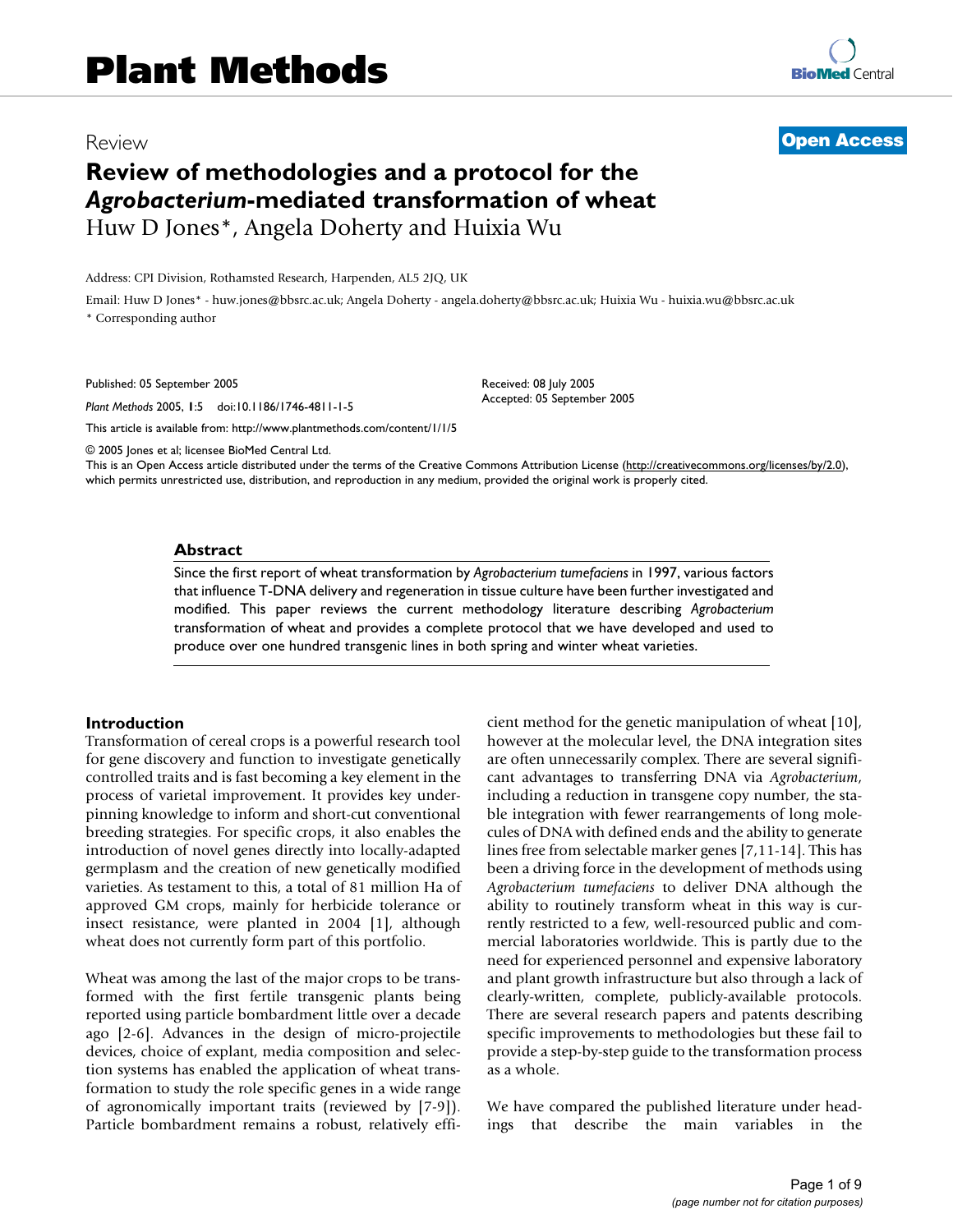| Wheat variety<br>$(S - spring)$<br>$(W - winter)$ | <b>Explant</b><br>type                           | Embryo<br>Axis<br>removed | Agrobacterium strain<br>(binary vector) | Inoculation<br>(Co-culture)<br>*rt – room temp            | Control of<br>Agrobacterium<br>cells                             | <b>Plant selective</b><br>agent    | <b>Transformation</b><br>Freq. (%) | No of<br>plants<br>reported | <b>Refs</b> |
|---------------------------------------------------|--------------------------------------------------|---------------------------|-----------------------------------------|-----------------------------------------------------------|------------------------------------------------------------------|------------------------------------|------------------------------------|-----------------------------|-------------|
| Bobwhite (S)                                      | IE (age $NS^*$ );<br>$I-6$ d PCIE;<br>10-25 d EC | $NS^*$                    | C58-ABI (pMON18365)                     | 3 h. $23 - 25^{\circ}$ C<br>$(2-3 d, 24-26^{\circ}C)$     | Carbenicillin<br>$(250 \text{ mg/l})$                            | G418                               | $1.4 - 4.3$                        | >100                        | [17]        |
| Bobwhite (S)                                      | 4 d PCIE                                         | $NS^*$                    | C58-ABI (pMON30139<br>and others)       | $15 - 30$ min, $23 - 25$ °C<br>$(2-3 d, 23-25^{\circ}C)$  | Carbenicillin<br>(250-500 mg/l)                                  | Glyphosate                         | 4.4                                | 3354                        | [16]        |
| Bobwhite (S)                                      | I-6 d PCIE;<br>8-30 d EC                         | $NS^*$                    | C58-ABI (pMON18365)                     | 5-60 min, 23-26°C<br>$(2-3 d, 24-26^{\circ}C)$            | Carbenicillin<br>$(250 \text{ mg/l})$                            | G418<br>Paromomycin<br>Glyphosate  | $4.8 - 19$                         | 154                         | $[18]$      |
| Bobwhite (S)                                      | 3-6 PCIE                                         | $NS^*$                    | C58CI (pPTN155)                         | 45 min $-$ 3 h, 25 $^{\circ}$ C<br>$(1-3 d, 25^{\circ}C)$ | Ticarcillium:<br>Vancomycin<br>Cefatoxin:<br>$(50 \text{ mg/l})$ | G418                               | $0.5 - 1.5$                        | $\overline{13}$             | $[15]$      |
| Cadenza (S)<br>Florida (W)                        | 0-72 h IE                                        | Yes                       | AGLI (pAL154/156)                       | 15 min-5 h. $rt*$<br>(1-5 d, 24-25°C rt*)                 | Timentin<br>$(160 \text{ mg/l})$                                 | <b>PPT</b><br>(L-Phosphinothricin) | $0.3 - 3.3$                        | 44                          | $[21]$      |
| Fielder (S)                                       | 6-9 d PCIE                                       | Yes                       | AGL0 (pBGX1)                            | 30-60 min $rt*$<br>$(2-3 d, 23-24°C)$                     | Timentin<br>$(150 \text{ mg/l})$                                 | GFP, Bialaphos                     | 1.8                                | 4                           | [19]        |
| Veery-5 (S)                                       | 14 d EC                                          | Yes                       | LBA4404 (pHK21)                         | 15 min at $rt^*$<br>$(1 d 27^{\circ}C, 2 d 22^{\circ}C)$  | Timentin<br>$(150 \text{ mg/l})$                                 | Glufosinate<br>ammonium            | $1.2 - 3.9$                        | 17                          | $[20]$      |
| Vesna (S)                                         | IE (age NS*)                                     | $NS^*$                    | LBA4404 (pTOK233)<br>AGLI (pDM805)      | $15-30$ min.<br>$(3 d, 27^{\circ}C)$                      | Cefotaxime<br>$(300 \text{ mg/l})$                               | <b>PPT</b><br>(L-Phosphinothricin) | $0.13 - 0.41$                      | 6                           | $[45]$      |
| Various Chinese<br>varieties (NS*)                | $EC$ (age $NS^*$ )                               | $NS^*$                    | AGLI $(p^{UNN-2})$                      | 30-60 min<br>$(2 d, 28^{\circ}C)$                         | Timentin<br>$(150 \text{ mg/l})$                                 | Paromomycin                        | $3.7 - 5.9$                        | 44                          | $[46]$      |

**Table 1: Summary of main parameters reported for** *Agrobacterium***-mediated transformation of wheat.**

IE – freshly isolated immature embryos; PCIE – pre-cultured immature embryos; EC – embryogenic callus; \*NS not specified.

transformation process. First, we consider the relatively narrow range of wheat genotypes that have been successfully transformed, the choice of explant and the pre-treatments that were carried out. Second, we compare the *Agrobacterium* strains, resident Ti plasmids and binary vectors used and consider the importance of additional virulence genes. The various inoculation and co-cultivation conditions are discussed and finally the key steps to control the overgrowth of *Agrobacterium* cells and the selection of regenerating transformed plants are described. We then provide a detailed protocol for the transformation of freshly isolated immature embryos and regeneration of fertile plants in 9–12 weeks.

#### *Genotype and explant pre-treatments*

Immature embryos of Bobwhite, pre-cultured for between 1 and 6 days on CM4C medium, are the most commonly used explant [15-18], although the use of 9 day pre-cultured immature embryos of cv. Fielder [19] and callus derived from immature embryos of Bobwhite [17] and cv. Veery 5 [\[20](#page-8-0)] has also been reported (see Table 1 for summary). Although immature embryos of Bobwhite are commonly pre-cultured prior to inoculation, Cheng *et al.* [17] report no significant difference in transformation efficiencies between immature embryos, pre-cultured ones or embryogenic callus. In an alternative approach, freshly isolated immature embryos of the winter and spring wheat cultivars Florida and Cadenza were found preferable to pre-cultured ones [\[21\]](#page-8-1) and it is this explant type that is described in the accompanying protocol as it has potential to be applied to other varieties. Precocious zygotic germination is a significant problem when using immature embryo explants but can be suppressed by the addition of hormones such as dicamba, abscisic acid or high levels of 2,4-D to the culture medium. Some authors specifically state that the embryo axis was removed or damaged to prevent zygotic germination [19[-21](#page-8-1)]. A marked effect of embryo size/age on T-DNA delivery and regeneration has been demonstrated, with large embryos (>2 mm) giving significantly higher transient expression levels but lower regeneration frequencies [\[21](#page-8-1)] than smaller ones (<1.5 mm). We emphasise the need to use embryos of 0.8–1.5 mm in the accompanying protocol.

Various explant pre-treatment steps have been evaluated in attempts to improve T-DNA delivery or tissue-culture response in particular varieties. Osmotic and desiccation treatments have been evaluated and incorporated into protocols based on particle bombardment [22[-26](#page-8-2)], and have also been tested for *Agrobacterium* transformation of wheat. Air-drying pre-cultured immature embryos and embryogenic callus explants during *Agrobacterium* co-cultivation increased T-DNA-delivery and suppressed *Agrobacterium* cell growth which in turn facilitated better plant cell recovery [18]. The same authors found no such advantage when explants were desiccated prior to inoculation or when osmotic conditioning was used, however other reports indicate a beneficial effect on transformation of air-drying prior to co-culture for rice suspension cell cultures [27] and sugarcane callus [28]. Osmotic conditioning on 10% sucrose prior to *Agrobacterium* inoculation caused a marked increase of GUS transient expression in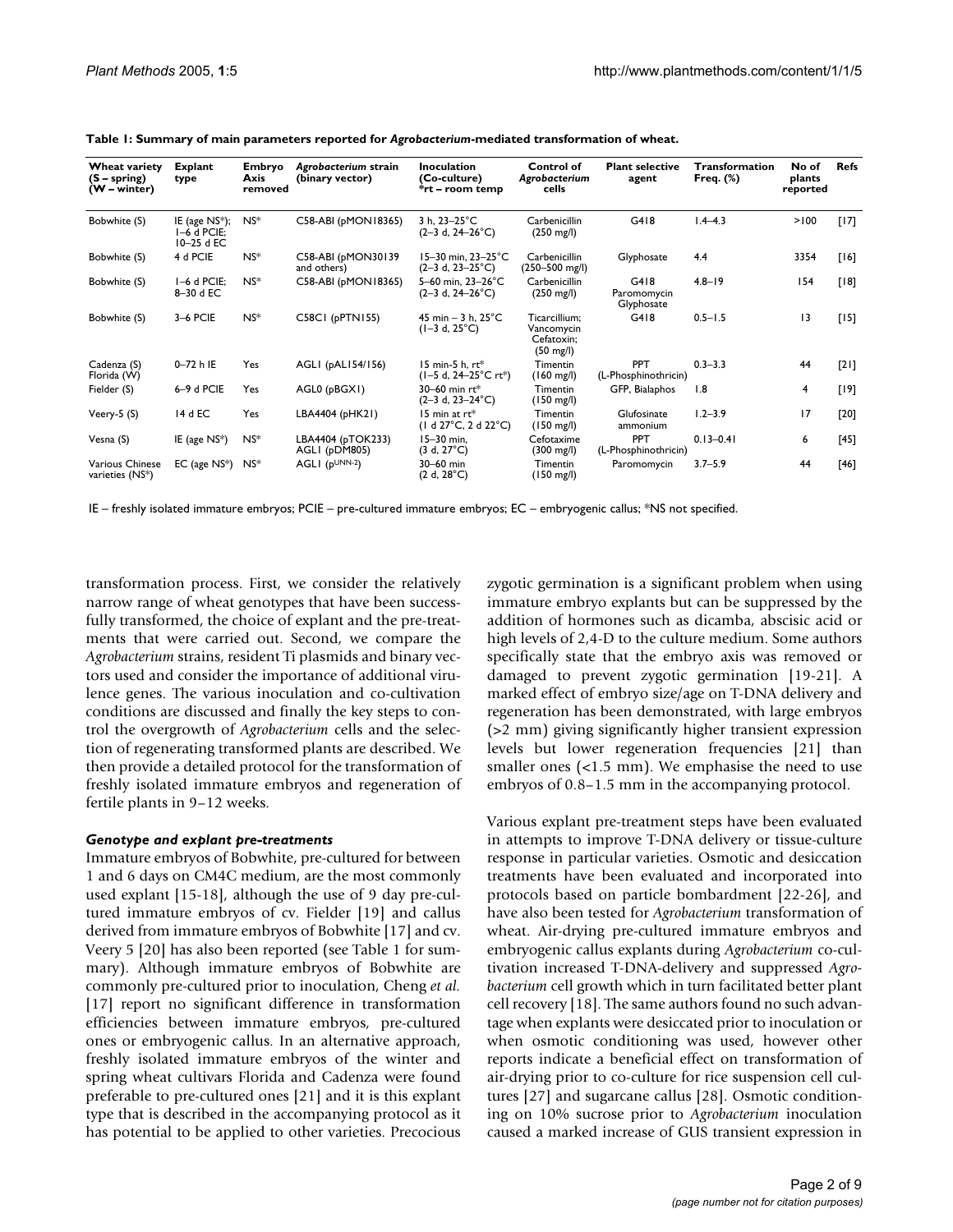pre-cultured rice calli [29] but a plasmolysis step using 20% maltose failed to improve T-DNA delivery in 10 day pre-cultured wheat embryos [30].

### **Agrobacterium tumefaciens** *strains and binary vectors*

The ability of particular *Agrobacterium* strains to transform plant cells is defined by their chromosomal and plasmid genomes which between them must encode all the machinery necessary for attachment and DNA-transfer. The *Agrobacterium* strains that have been successfully used for wheat transformation are based on only two chromosomal backgrounds, LBA4404 (Ach5) and C58 but these have been used with a wide range of Ti and binary plasmids. Some strains, notably AGL0 and AGL1 have been engineered to contain the so-called hypervirulent Ti plasmid, pTiBo542 harbouring additional *vir* genes originating from the *Agrobacterium* strain A281 which in its oncogenic form possesses a broad host range and a induces large, rapidly appearing tumours [31]. The strains used in the papers reviewed (see Table 2), also contain a binary and sometimes helper plasmids, often conferring yet more copies of virulence genes. A comparison of different *Agrobacterium* strains demonstrated that AGL0, a hypervirulent strain containing a disarmed pTiBo542 plasmid [32], was better at generating wheat transformants than other strains tested [19]. The ability of the Ti plasmid pTiBo542 to confer higher transformation efficiencies was first observed in dicots [33-35] and the *vir* genes from this plasmid have been widely adopted for monocot transformation vectors (reviewed by [11]). The weakly virulent *Agrobacterium* strain LBA4404, was successful in transforming wheat only when augmented by the superbinary plasmid pHK21 which possessed extra copies of *vir* B, C and G genes from pTiBo542 but not when carrying a standard binary plasmid [[20](#page-8-0)]. Further evidence of the positive effect of additional *vir* genes was provided by the demonstration that a 15 Kb fragment of pTiBo542 on a pSOUP helper plasmid [36] enhanced T-DNA delivery and the production of transgenic wheat plants, even when in a hypervirulent AGL1 background already containing pTiBo542 as a resident Ti plasmid [[21](#page-8-1),37]. Although there has been a tendency to incorporate additional *vir* genes, particularly *vir*G, into binary vectors this is not always necessary, at least for cv Bobwhite, in which a large number of transgenic lines have been reported using apparently standard *Agrobacterium* strains and binary vectors [16-18]. There is also one report [15] of transformation with a normal binary in the *Agrobacterium* strain C58C1 which the authors describe as disarmed, however it is our understanding that the C58C1 strain is actually cured of its pTiC58 plasmid [38,39]. There is currently insufficient data to define precisely which *vir* genes are necessary and where they should reside for optimal wheat transformation in different genotypes. There is also scope for further research into the effect on wheat transformation of specific *Agrobacterium* mutants that have shown beneficial effects for other plant species. For example, strains containing mutations in the *vir* gene regulator *vir*G resulting in constitutive expression of this gene and presumably the other *vir* genes it regulates, gave significant increases in efficiency of transformation in tobacco and cotton [40], *Catharanthus roseus* [41] and Norway spruce [42]. This *vir*G mutant was also combined with a high copy number plasmid to further improve transformation rates in rice and soybean [43].

### *Inoculation and co-cultivation*

The *Agrobacterium* infection process is divided into two stages: first, a short period, typically a few minutes to a few hours (see Table 1), of inoculation by complete or partial immersion of explants in an *Agrobacterium* suspension. Then, after the majority of *Agrobacterium* cells are removed by pouring or pipetting, the explants are co-cultivated for a further 1–3 days. One or both these steps are carried out in darkness at approximately 25°C, although a two temperature co-cultivation step has also been tried with one day at 27°C then two days to 25°C [[20\]](#page-8-0). During the cocultivation period, phenolic inducers such as acetosyringone work alongside other signalling factors such as temperature and an acid environment to promote the expression of *vir* genes. The presence of 200 µM acetosyringone in the *Agrobacterium* or co-cultivation medium markedly increased T-DNA delivery [[21\]](#page-8-1). Enhanced transient GFP expression was observed in wheat cell clusters with acetosyrigone at 400  $\mu$ M in the co-cultivation but not the inoculation media [19]. The need for acetosyringone been reported for a variety of wheat explants types [17,37,44] but not for wheat cell suspension cultures where exogenous induction agents were not necessary for stable transformation [17].

The use of surfactants during inoculation and co-cultivation significantly increases T-DNA delivery. Increasing concentrations of Silwet L-77 up to 0.04% had positive effects on T-DNA delivery as measured by the number of immature embryos with GUS foci and the number of GUS foci per embryo [[21\]](#page-8-1). However, concentrations higher than 0.05% reduced survival and callus formation in freshly isolated immature embryos and an optimal concentration of 0.01% was chosen [[21\]](#page-8-1). Positive effects of surfactants were also reported in study [17] which used Silwet and pluronic acid F68 at 0.02%. Silwet has been used at concentrations as high as 0.05% for pre-cultured embryos and calli [15]. The protocol presented here uses Silwet L-77 at 0.015% but no pre-culture or special inoculation treatments.

### *Control of* **Agrobacterium***, regeneration and selection*

After the co-cultivation period, infected explants progress in a series of tissue culture steps on media designed to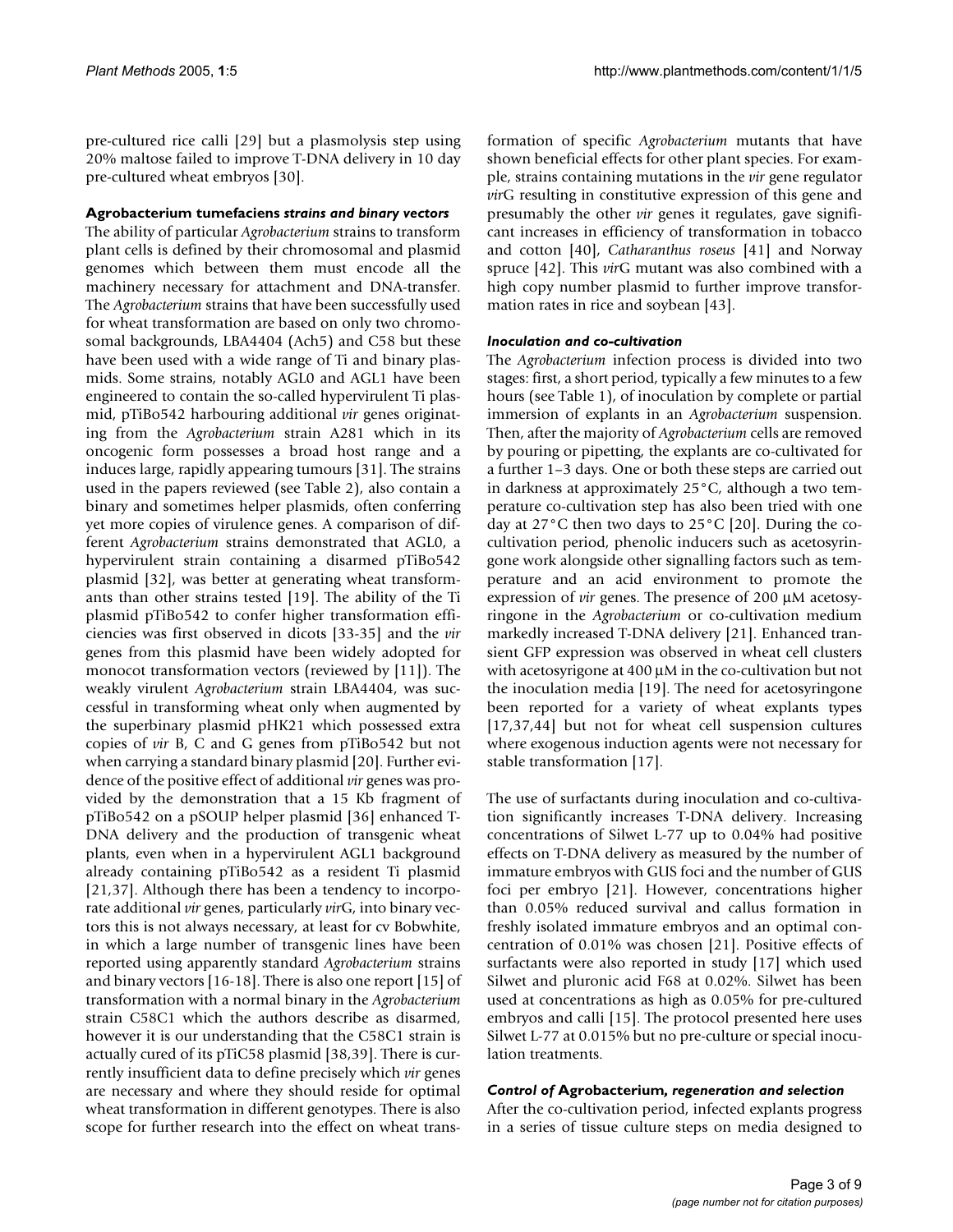| Agrobacterium<br>strain (binary<br>vector) | Chromosomal<br>background | Ti plasmid                     | Opine<br>classification | Additional vir genes on binary<br>or helper plasmids                 | <b>Binary type</b> | Selectable and scorable<br>marker on T-DNA.<br>(Promoter shown in<br>parentheses) |
|--------------------------------------------|---------------------------|--------------------------------|-------------------------|----------------------------------------------------------------------|--------------------|-----------------------------------------------------------------------------------|
| ABI (pMON18365)<br>[17, 18]                | C58                       | Disarmed pTiC58                | Nopaline                | pMON18365, none reported                                             | normal-binary      | nptll (E35S) GUS (E35S)                                                           |
| C58CI (pPTN155)<br>$[15]$                  | C58                       | Cured/disarmed?                | Nopaline                | pPTN155, none reported                                               | normal-binary      | <i>nbtll</i> (35S) GUS (E35S)                                                     |
| AGLI (pALI54/156)<br>$[21]$                | C58. RecA                 | pTiBo542 AT-DNA                | Succinamopine           | pAL154, 15.2 Kb fragment from<br>pTiBo542 [47], pAL156, none         | super-binary       | bar (Ubil) GUS (Ubil)                                                             |
| AGL0 (pBGX1 and<br>pTO134) [19]            | C58                       | pTiBo542 ∆T-DNA                | Succinamopine           | pBGX1, none reported pTO134,<br>none reported                        | normal-binary      | hpt $(35S)$ gfp $(Ubi1)$<br>bar (35S) sgfpS65T (35S)                              |
| AGLI (pDM805)                              | C58, RecA                 | pTiBo542 ∆T                    | Succinamopine           | pDM805, none reported                                                | normal-binary      | bar (Ubil) GUS (Actl)                                                             |
| LBA4404 (pTOK233)<br>[45]                  | Ach <sub>5</sub>          | <b>DNA Disarmed</b><br>pAL4404 | Octopine                | pTOK233, extra copy of virB, virC<br>and virG from pTiBo542 47, [48] | super-binary       | hpt (35S) GUS (35S)                                                               |
| LBA4404 (pHK21)<br>[20]                    | RecA Ach <sub>5</sub>     | Disarmed pAL4404               | Octopine                | pHK21, extra copy of virB, virC and<br>virG from pTiBo542 [47]       | super-binary       | bar (Ubil) GUS (Ubil)                                                             |
| AGLI ( $p^{UNN-2}$ ) [46]                  | C58, RecA                 | pTiBo542 AT-DNA                | Succinamopine           | pUNN-2, none reported                                                | normal-binary      | nptll (Ubil))                                                                     |
| ABI (pMON30139<br>and others) [16]         | C58                       | Disarmed pTiC58                | Nopaline                | pMON30139, none reported                                             | normal-binary      | aroA:CP4 (Act1) aroA:CP4<br>(e35S+ hsp intron)                                    |

**Table 2: Summary of** *Agrobacterium* **strains and vectors used to investigate wheat transformation.**

inhibit the growth of *Agrobacterium* cells and promote regeneration and selection of transformants. The antibiotics used to control the growth of *Agrobacterium* are added immediately after co-cultivation during the callus induction phase and are maintained in all subsequent media. Timentin or carbenicillin are commonly used but other compounds such as cefatoxin, cefotaxime, ticarcillium and vancomycin have also been reported (see Table 1). Plant selection agents complementary to the marker gene on the T-DNA are introduced to kill or compromise the growth of untransformed material. Selection for plant transformation is often initiated a few days after co-cultivation during the callus-induction phase and maintained during the latter regeneration steps. Delayed selection, started at the later plant regeneration phase was preferred by [\[21\]](#page-8-1) and is the method described in the accompanying protocol. Three selectable marker gene systems have been reported for *Agrobacterium* transformation of wheat. The first is based on antibiotic selection using either *hpt* (*aph4*- Ib) or *npt*II (*aph3*'II) which encode phosphotransferase enzymes that confer tolerance to the aminoglycoside antibiotics such as kanamycin, neomycin, paromomycin, G418 and hygromycin. A second system utilizes the bar gene which confers tolerance to glufosinate ammoniumbased herbicides such as PPT, Basta, Bialaphos etc. A third system is based on the *aro*A:CP4 genes conferring tolerance to glyphosate-based herbicides such as Roundup. The use of 0.02 mM glyphosate on regenerating meristems has been reported to reduce the number of plants escaping selection to zero [16]. *Npt*II, *bar* and *aro*A:CP4 have been successfully used by different groups to produce transgenic wheat plants but it is not possible to draw direct comparisons between selection systems because often a visual marker was also used in conjunction with chemical selection. For example, in several studies, the GUS reporter gene has been used in addition to the conventional selectable marker to help optimise the identification of transformants [15,17,18[,20](#page-8-0),[21,](#page-8-1)45]. Also, a T-DNA containing both *hpt* and GFP, along with hygromycin selection, has been used to identify early events in the transformation process [19].

In wheat transformation via *Agrobacterium*, the total length of time, from isolation of the original explant to the transfer of young plants to soil, is typically 12–16 weeks depending on the length of pre-culture and the number of selection steps. A shortened protocol taking only 7–11 weeks, achieved mainly by reducing the selection step to one week, has also been reported [16]. The protocol described in the present paper was optimised for *bar*/glyphosate selection with a GUS assay to confirm T-DNA integration and expression and takes approximately 12 weeks.

#### *Concluding remarks*

The advantages arising from simple molecular integrations of single copy DNA fragments with defined ends have driven research into *Agrobacterium*-mediated plant transformation. Compared to rice and maize, progress with wheat has been slower but as described here, robust methods for the transformation of wheat using *Agrobacterium* now exist. There is scope to further optimise the media components and pH and to investigate the ideal virulence gene complement. Current bottlenecks limiting throughput include the labour-intensive steps of embryo isolation and transfers between media. Unlike biolistics, *Agrobacterium* suspensions can be manipulated by liquid handing robots and this combined with the use of callus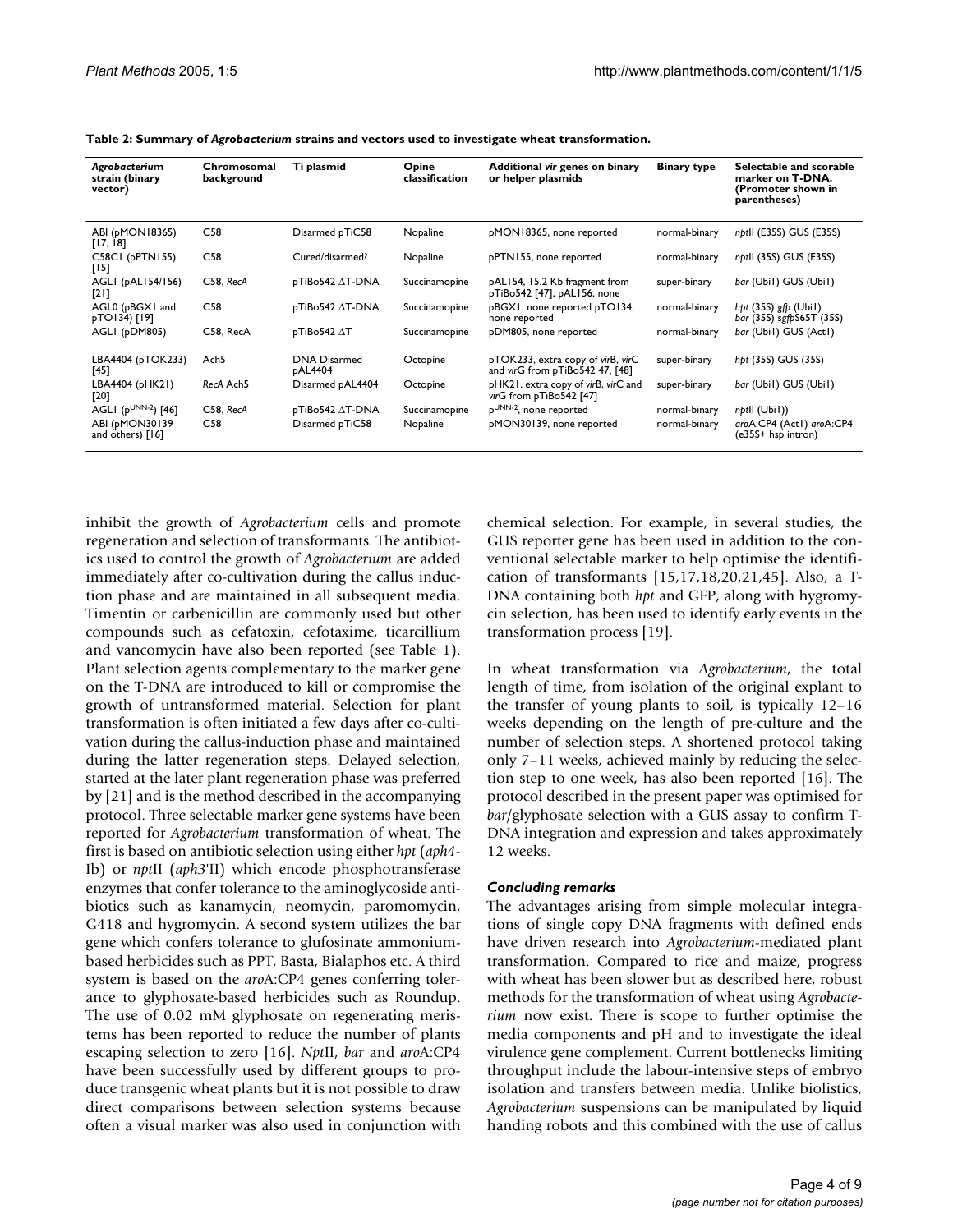

# Figure 1

Main steps in the protocol for *Agrobacterium* transformation of wheat from inoculation to the transfer of transgenic wheat plants to soil.

cultures and the automation of transfer steps would enable a higher throughput which even at low efficiency would allow significantly more transgenic lines to be produced

### *A protocol for wheat (***Triticum aestivum** *L.) transformation mediated by* **Agrobacterium tumefaciens**

### *Scope and limitations*

This method was developed for the winter wheat cultivar Florida but with minor modifications has also been used to successfully transform the spring wheat varieties Fielder and Cadenza. It utilises the super-virulent *Agrobacterium tumefaciens* strain AGL1 [32] containing the plasmids pAL154/pAL156 which are based on the plasmid pSoup/ pGreen [36],<http://www.pGreen.ac.uk>. The binary vector pAL156 contains a single T-DNA incorporating the *bar* gene conferring Basta resistance and a modified *uid*A (GUS) gene with an intron within the open reading frame to prevent its expression in *Agrobacteium* itself. Both the *bar* and *uid*A genes are driven by the maize ubiquitin1 promoter plus ubiquitin1 intron [49]. The *bar* gene is located next to the left border, and *uid*A is adjacent to the right border. A helper plasmid pAL154 provides replication functions for pAL156 *in trans* and also contains the 15 kb Komari fragment [35,47] supplying extra *vir* genes. Other *Agrobacteium* strains and plasmid combinations may also be appropriate in our protocol but have not yet been tested.

There are three main steps in the method: 1. incubation of freshly-isolated immature embryos with *Agrobacterium tumefaciens*; 2. induction of embryogenic callus and regeneration of shoots and roots; 3. application of a herbicide selection system to allow only the transgenic plantlets to survive. The average efficiency of transformation (number of independent transgenic lines/total number of immature embryos inoculated) is approximately 1%. The protocol takes 9–12 weeks from the isolation of immature embryos to the potting of putative transgenic plantlets to soil (Figure 1).

# *Protocol*

#### *Growth of donor plants*

1.1 Sow seeds, 4–5 per 21 cm diameter pot, in compost which contains 75% fine-grade peat, 12% screened sterilised loam, 10% 6 mm screened lime-free grit, 3% medium vermiculite, 2 kg Osmocote Plus/m3 (slowrelease fertiliser, 15N/11P/13K plus micronutrients), 0.5 kg PG mix/m3 (14N/16P/18K granular fertiliser plus micronutrients (Petersfield Products, Leicestershire, UK). Although other soil formulations may also be suitable.

1.2 Grow wheat plants in environmentally controlled growth rooms for approximately 11 weeks to provide immature seeds.

1.3 Growth rooms are maintained at 18–20°C day and 14–15°C night temperatures with a relative air humidity of 50–70% under a 16 h photo-period provided by banks of 400 W High Temperature Quartz Iodine lamps (Osram Ltd., Berkshire, UK) which give light intensity  $\sim$ 700 µmolm-2s-1 photosynthetically active radiation (PAR).

1.4 Before transferring to these conditions, winter wheat varieties are vernalised from seed for 8 weeks at 4–5°C with a 12 hour photoperiod provided by 70 W fluorescent lamps giving approximately 150 µmolm-2s-1 PAR at 300 mm from the lights.

1.5 The water is supplied by an automated flooding system, but seedling-stage plants are initially top watered individually for a few weeks [50].

*2 Growth and preparation of Agrobacterium cells for inoculation* 2.1 Initiate *Agrobacterium* liquid cultures by adding ~200 µl of a standard glycerol inoculum to 10 ml MG/L [51]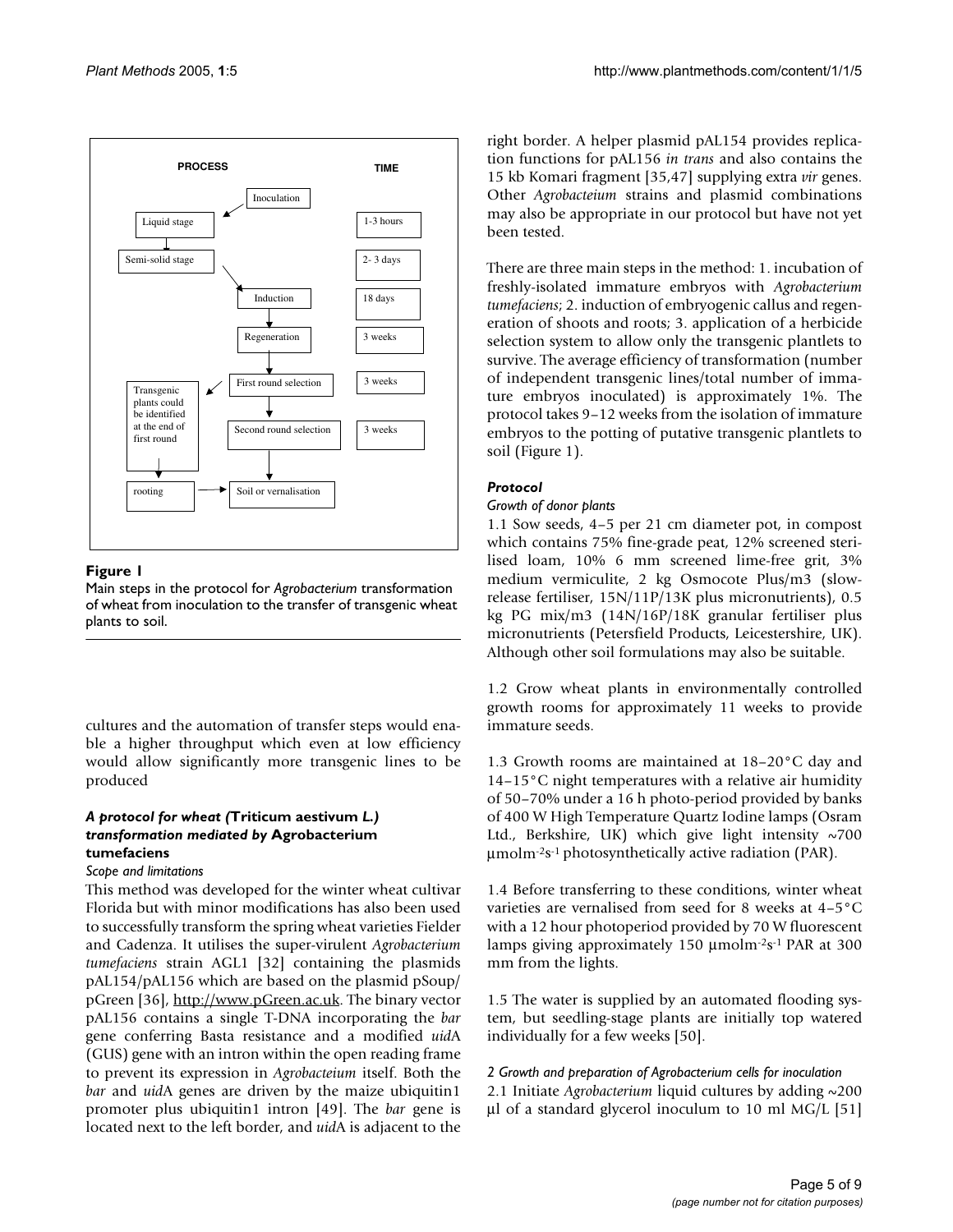#### **Table 3: Composition of medium MG/L**

| Component                                                                                 | /litre                       |
|-------------------------------------------------------------------------------------------|------------------------------|
| Mannitol<br>L-Glutamic acid                                                               | 5g<br>Ιg                     |
| KH <sub>2</sub> PO <sub>4</sub>                                                           | 250 mg                       |
| NaCl<br>$MgSO_4$ -7H <sub>2</sub> O                                                       | $100 \text{ mg}$<br>$100$ mg |
| Tryptone                                                                                  | 5g                           |
| Yeast extract<br>pH 7.0                                                                   | 2.5g                         |
| Biotin (added after autoclaving from stock at 1 mg/100 ml<br>(add 100 µl to 1 litre MG/L) | l µg                         |

(Table 3) plus antibiotics. Prepare as many 10 ml cultures as plates to be treated.

2.2 Incubate at  $27-29$ °C, shaking (250 rpm) for  $12-24$ hours (to reach an  $OD >1$  (Abs = 600 nm)).

2.3 Pellet the *Agrobacterium* culture at 4500 g for 10 minutes and resuspend in 4 ml single-strength inoculation medium (see 6.2.2) supplemented with 200 µM acetosyringone for each 10 ml culture.

2.4 Replace the cultures back on the shaker until required, but they should be used within 3 hours.

Note, The antibiotics used depend on the selectable markers in the *Agrobacterium* strain and binary vectors used. For the AGL1 strain used in this protocol, carbenicillin (200 mg/l) is used and pAL154/156 combinations are selected with kanamycin (100 mg/l) which is the selectable marker on pAL156.

### *3 Preparation of explants*

#### *3.1 Ear collection and surface sterilization*

3.1.1 Collect ears at approximately 12–16 days postanthesis, a few seeds can be opened at the time of collection to determine the size and texture of the embryos, which should be 0.8 – 1.5 mm in length and translucent in appearance.

3.1.2 Surface sterilise by rinsing in 70% (v/v) aqueous ethanol for 1 minute then 15 minutes in 10%  $(v/v)$  Domestos bleach solution (Lever) with gentle shaking. Rinse with sterile distilled water at least three times.

Note, due to asynchronous development, only half or two thirds of the seeds on any one ear will be suitable, the seeds nearest to the peduncle are generally younger and smaller.

#### *3.2 Isolation of immature embryos*

3.2.1 Isolate the embryos from the seed under a stereo microscope in a sterile environment using a sharp scalpel.

3.2.2 Remove and discard the embryo axis first then isolate the remaining portion of the embryo which is now referred to as the scutellum.

3.2.3 Plate scutella with the axis side (now removed) down onto semi-solid inoculation medium in 55 mm Petri dishes, about 50 scutella per plate.

3.2.4 It is important to inoculate each plate of 50 scutella with *Agrobacterium tumefaciens*, as described below, before isolating embryos for the next plate.

#### *4 Inoculation of scutella with* Agrobacterium tumefaciens

4.1 Take the resuspended *Agrobacterium* suspension from the shaker, add 60 µl 1% Silwet to make a final concentration of 0.015% and pour the whole 4 ml over a batch of 50 plated scutella.

4.2 Incubate for 1–3 hours at room temperature while preparing more scutella for inoculation as described in 3.2.

4.3 Transfer the scutella without blotting, keeping the exaxis side down, onto fresh inoculation medium in 55 mm dishes. Allow to co-cultivate in the dark at 22–23°C for 2– 3 days.

#### *5 Control of* Agrobacterium *and induction of embryogenic calli, regeneration and selection*

5.1 After 2–3 days co-cultivation, transfer all scutella to induction medium (Table 4) and continue to incubate in the dark at 24–25°C.

5.2 After 18 days, transfer embryogenic calli to RDZ medium (Table 4), and incubate at 24–25°C but in the light. Embryogenic calli derived from the same immature embryo should be kept intact without breaking up.

5.3 After 3 weeks, transfer embryogenic calli to selection medium RPPT (or appropriate selection agent, Table 4). At this point, the calli can be broken into defined shoots/ roots, but it is important to keep these together, or mark them clearly as there is possibility that these may be clones.

5.4 Continue transferring to fresh RPPT every 3 weeks until PPT tolerant plantlets are ready to be potted to soil.

Note, at the end of the first round of selection, some of the transgenic plants may be identified by GUS assay on leaf fragments. If they have good strong roots, they may be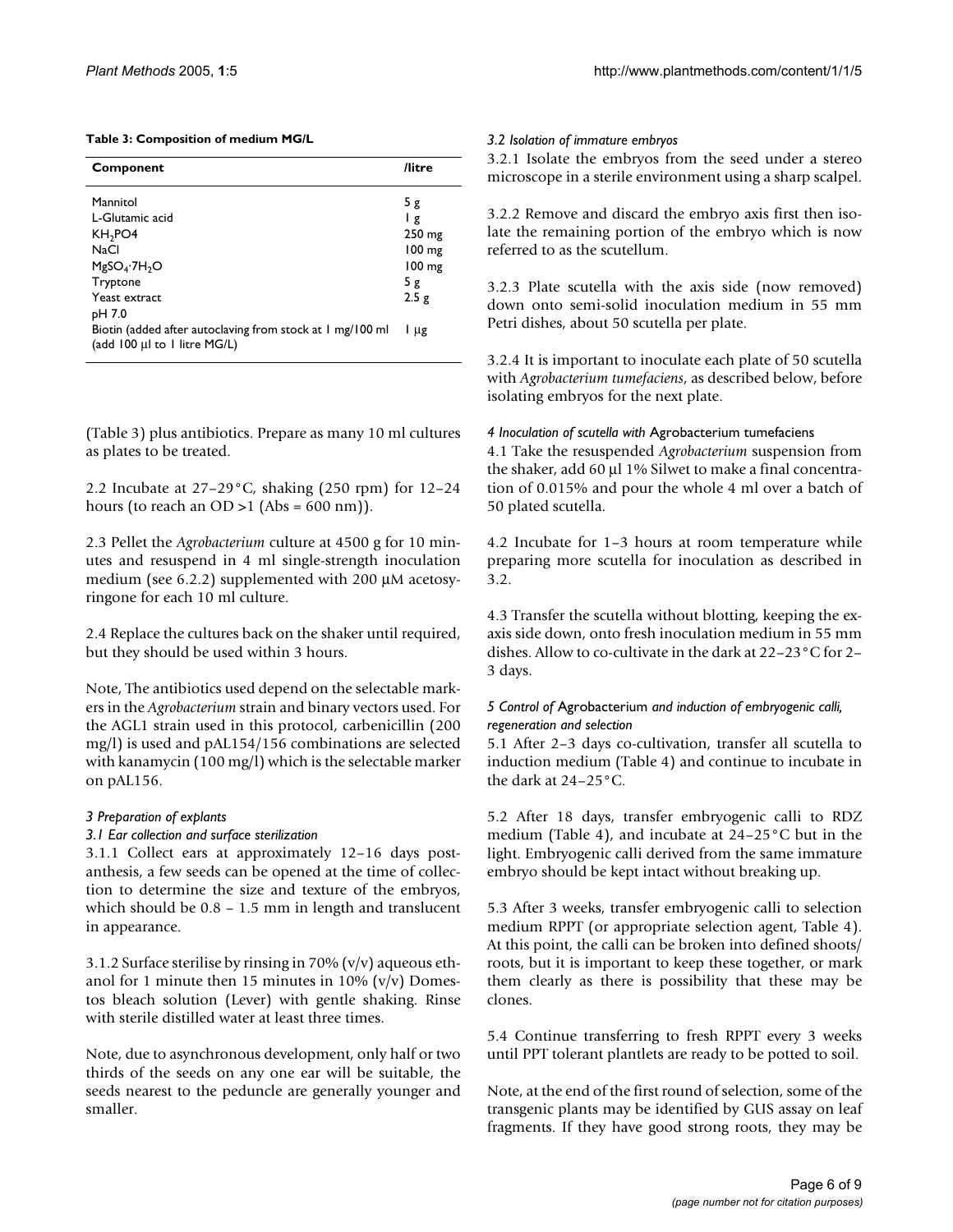| Component                | Inoculation (/L)                   | Induction (/L)    | RDZ(IL)           | $R$ PPT $(1)$                             | R(IL)           |
|--------------------------|------------------------------------|-------------------|-------------------|-------------------------------------------|-----------------|
| MS Macro salts $(×10)$   | 200 ml                             | 200 ml            | 200 ml            | 200 ml                                    | 200 ml          |
| L7 Micro salts (×1000)   | $2 \text{ ml}$                     | 2 <sub>m</sub>    | 2 <sub>m</sub>    | 2 <sub>m</sub>                            | $2 \text{ ml}$  |
| FeNaEDTA (×100)          | $20$ ml                            | $20$ ml           | $20$ ml           | $20$ ml                                   | $20$ ml         |
| MS vitamins (×1000)      | $2 \mathrm{ml}$                    | 2 <sub>m</sub>    |                   | -                                         |                 |
| Vitamins/Inositol (×200) |                                    |                   | 10 <sub>m1</sub>  | 10 <sub>m</sub>                           | 10 <sub>m</sub> |
| Inositol                 | $200$ mg                           | $200 \text{ mg}$  | $200$ mg          | 200 mg                                    | 200 mg          |
| Glutamine                | Ιg                                 | l g               |                   |                                           |                 |
| Casein hydrolysate       | $200$ mg                           | $200 \text{ mg}$  |                   |                                           |                 |
| MES                      | 3.9g                               | 3.9 g             |                   |                                           |                 |
| Glucose                  | 20 g                               |                   |                   |                                           |                 |
| Maltose                  | 80 g                               | 80 g              | 60g               | 60 g                                      | 60 g            |
|                          | pH adjusted to 5.8 then autoclaved |                   |                   | pH adjusted to 5.7 then filter sterilised |                 |
| $2,4-D$                  | 2 <sub>mg</sub>                    | 0.5 <sub>mg</sub> | 0.1 <sub>mg</sub> |                                           |                 |
| Picloram                 | 2.0 <sub>mg</sub>                  | 2.0 <sub>mg</sub> |                   |                                           |                 |
| Acetosyringone           | $200 \mu M$                        |                   |                   |                                           |                 |
| <b>Timentin</b>          | ٠                                  | 160 mg            | $160 \text{ mg}$  | $160 \text{ mg}$                          | 160 mg          |
| Zeatin                   |                                    |                   | $5 \, \text{mg}$  |                                           |                 |
| <b>PPT</b>               |                                    |                   |                   | $2-4$ mg                                  | $3-4$ mg        |

**Table 4: Composition of double-strength culture media. All concentrations are shown double-strength except for the supplements added after pH adjustment and sterilisation which are shown at their final concentrations.**

transferred to soil or put into the vernalisation room immediately, otherwise, transfer them to R medium without PPT for root strengthening (Table 4).

### *6 Materials*

*6.1 Media for growing Agrobacterium tumefaciens* See Table 3.

# *6.2 Media for plant tissue culture*

6.2.1 Plant tissue culture media are prepared from stock solutions at double strength to allow the addition of an equal volume of gelling agent; Phytagel for inoculation and induction media, agargel for RDZ, RPPT, and R media. Gelling agents are also prepared at double strength (Phytagel at 4 g/l and agargel at 10 g/l) and autoclaved at 121°C for 20 min (see Table 4).

6.2.2 To make single-strength liquid inoculation media for resuspending *Agrobacterium* cells in section 2.3, simply mix double-strength medium with autoclaved, distilled water.

# *Stock solutions for basal culture media*

Detailed below are the recipes for stock solutions of basal culture media components adapted from [50].

6.2.3 MS Macrosalts  $(x10)$ :

16.5 g/l  $NH<sub>4</sub>NO<sub>3</sub>$  (Fisher Scientific, Leicestershire, UK),

19.0 g/l  $KNO<sub>3</sub>$  (Sigma-Aldrich, Dorset, UK),

1.7 g/l KH<sub>2</sub>PO<sub>4</sub> (Fisher Scientific UK),

3.7 g/l MgSO<sub>4</sub> · 7H<sub>2</sub>O (Fisher Scientific UK),

4.4 g/l CaCl<sub>2</sub>·2H<sub>2</sub>O (Fisher Scientific UK).

Note, Dissolve each component in distilled water separately before mixing. Autoclave at 121°C for 20 min and store at 4°C.

6.2.4 L7 Microsalts (×1000):

15.0 g/l MnSO<sub>4</sub> (Fisher Scientific UK),

5.0 g/l  $H_3BO_3$  (Fisher Scientific UK),

7.5 g/l  $ZnSO_4 \cdot 7H_2O$  (Fisher Scientific UK),

0.75 g/l KI (Fisher Scientific UK),

0.25 g/l  $\text{Na}_2\text{MoO}_4 \cdot 2\text{H}_2\text{O}$  (VWR International Ltd., Leicestershire, UK),

0.025 g/l  $CuSO_4 \cdot 5H_2O$  (Fisher Scientific, UK),

0.025 g/l CoCl<sub>2</sub>·6H<sub>2</sub>O (Sigma-Aldrich).

Note,  $MnSO<sub>4</sub>$  may have various hydrated states which will alter the required weight. For  $MnSO_4 \cdot H_2O$ , add 17.05 g/ l, for  $MnSO_4 \cdot 4H_2O$ , add 23.22 g/l, for  $MnSO_4 \cdot 7H_2O$ ,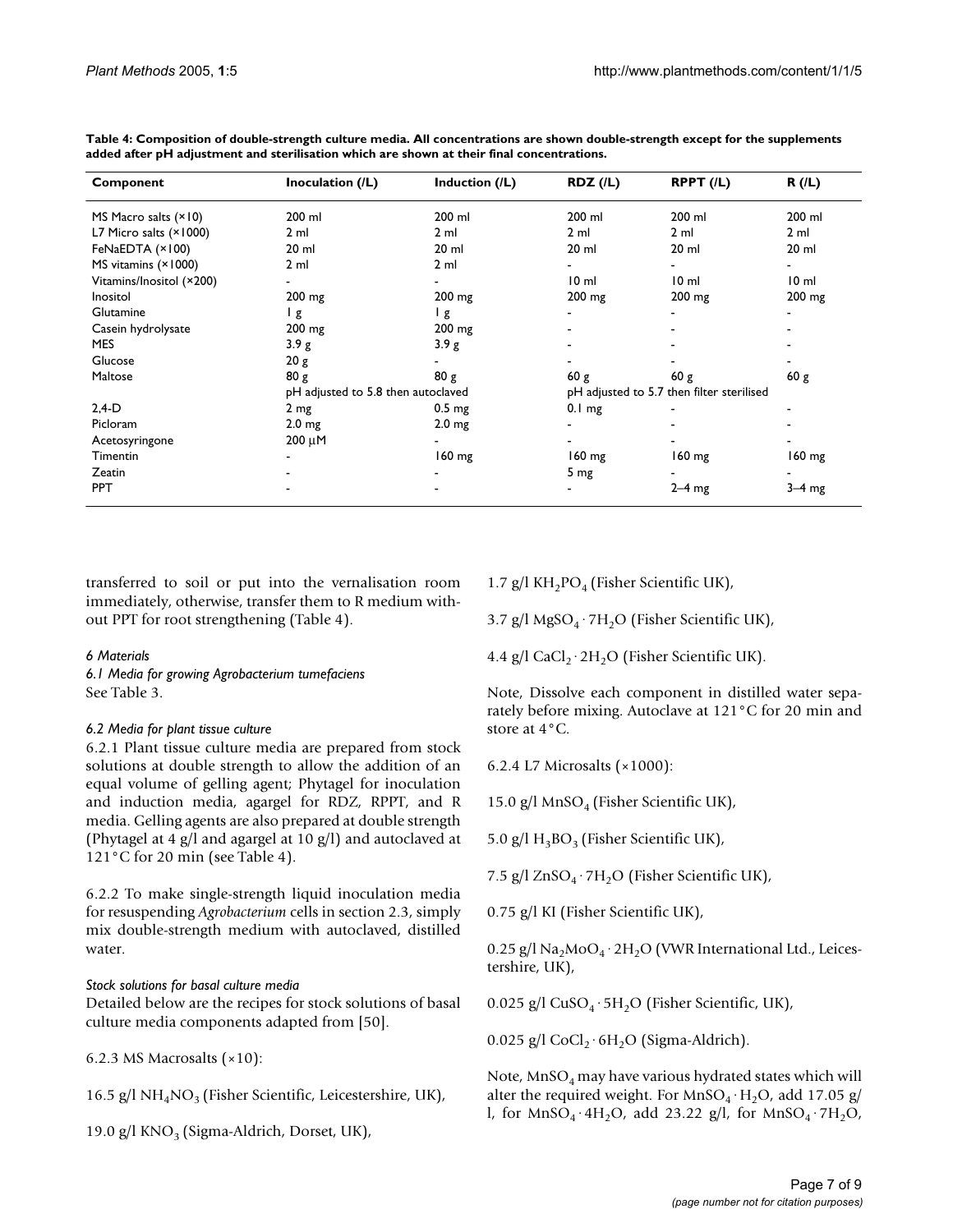add 27.95 g/l. Prepare 100 ml microsalt stock solution at a time. Filter sterilise, and store at 4°C.

6.2.5 MS Vitamins (-Glycine) (×1000):

0.1 g/l Thiamine HCl (Sigma-Aldrich),

0.5 g/l Pyridoxine HCl (Sigma-Aldrich),

0.5 g/l Nicotinic acid (Sigma-Aldrich).

Prepare 100 ml at a time. Filter sterilise, and store at 4°C.

6.2.6 Vitamins/Inositol (×200):

40.0 g/l Myo-Inositol (Sigma-Aldrich),

2.0 g/l Thiamine HCl (Sigma-Aldrich),

0.2 g/l Pyridoxine HCl (Sigma-Aldrich),

0.2 g/l Nicotinic acid (Sigma-Aldrich),

0.2 g/l Ca-Pantothenate (Sigma-Aldrich),

0.2 g/l Ascorbic acid (Sigma-Aldrich).

Filter sterilize and store at -20°C in 10 ml aliquots.

6.2.7 Supplements

• Acetosyringone (3',5'-Dimethoxy-4'-hydroxyacetophenone) (Aldrich D12,440-6: MW-196.20), Dissolve in 70% ethanol to give 10 mg/ml or 50 mM stock solution. Filter sterilise, aliquot and store at -20°C.

• 2,4-Dichlorophenoxyacetic acid (2,4-D) (Sigma-Aldrich), 1 mg/ml in ethanol/water (dissolve powder in ethanol then add water to volume). Filter sterilise, and store at -20°C in 1 ml aliquots.

• Zeatin mixed isomers (10 mg/ml) (Sigma-Aldrich), Dissolve powder in small volume 1 M HCl and make up to volume with water, mix well/vortex. Filter sterilise, and store at -20°C in 1 ml aliquots.

• Picloram (1 mg/ml) (Sigma-Aidrich), Dissolve picloram in water, filter sterilise and store at -20°C in 2 ml aliquots.

• Timentin (300 mg/ml) (Melford, UK), Dissolve Timentin (Ticarcillin/Clavulanic (15:1)) in water, filter sterilise and store at -20°C in 1 ml aliquots.

• PPT (10 mg/ml)(Glufosinate Ammonium) (Melford, UK), Dissolve in water, mix well/vortex, filter sterilize, and store at -20°C in 1 ml aliquots.

• Silwet L-77 (1% v/v) (Lehle seeds, USA), Dissolve in water, filter sterilize, and store at 4°C in 0.5 ml aliquots.

# **Competing interests**

The author(s) declare that they have no competing interests.

# **Acknowledgements**

Rothamsted Research receives grant-aided support from the Biotechnological and Biological Sciences Research Council UK. HW and AD were funded by the Department of the Environment, Food and Rural Affairs UK.

#### **References**

- James C: Preview: Global status of commercial biotech/gm **crops: 2004.** *ISAAA Briefs No 32 www.ISAAA.org* 2004.
- 2. Vasil V, Castillo AM, Fromm ME, Vasil IK: **Herbicide resistant fertile transgenic wheat plants obtained by microprojectile bombardment of regenerable embryogenic callus.** *Bio-Technology* 1992, **10:**667-674.
- 3. Vasil V, Srivastava V, Castillo AM, Fromm ME, Vasil IK: **Rapid production of transgenic wheat plants by direct bombardment of cultured immature embryos.** *Bio-Technology* 1993, **11:**1553-1558.
- 4. Weeks JT, Anderson OD, Blechl AE: **Rapid production of multiple independent lines of fertile transgenic wheat (***Triticum aestivum***[\).](http://www.ncbi.nlm.nih.gov/entrez/query.fcgi?cmd=Retrieve&db=PubMed&dopt=Abstract&list_uids=12231889)** *Plant Physiol* 1993, **102:**1077-1084.
- 5. Nehra NS, Chibbar RN, Leung N, Caswell K, Mallard C, Steinhauer L, Baga M, Kartha KK: **Self-fertile transgenic wheat plants regenerated from isolated scutellar tissues following microprojectile bombardment with 2 distinct gene constructs.** *Plant J* 1994, **5:**285-297.
- 6. Becker D, Brettschneider R, Lorz H: **[Fertile transgenic wheat](http://www.ncbi.nlm.nih.gov/entrez/query.fcgi?cmd=Retrieve&db=PubMed&dopt=Abstract&list_uids=8148881) [from microprojectile bombardment of scutellar tissue.](http://www.ncbi.nlm.nih.gov/entrez/query.fcgi?cmd=Retrieve&db=PubMed&dopt=Abstract&list_uids=8148881)** *Plant J* 1994, **5:**299-307.
- 7. Jones HD: **Wheat transformation: current technology and applications to grain development and composition.** *J Cereal Sci* 2005, **41:**137-147.
- 8. Barcelo P, Rasco-Gaunt S, Thorpe C, Lazzeri PA: **Transformation and gene expression.** *Adv Bot Res* 2001, **34:**59-126.
- 9. Sahrawat AK, Becker D, Lutticke S, Lorz H: **Genetic improvement of wheat via alien gene transfer, an assessment.** *Plant Sci* 2003, **165:**1147-1168.
- 10. Altpeter F, Baisakh N, Beachy R, Bock R, Capell T, Christou P, Daniell H, Datta K, Datta S, Dix PJ, Fauquet C, Huang N, Kohli A, Mooibroek H, Nicholson L, Nguyen TT, Nugent G, Raemakers K, Romano A, Nomers DA, Stoger E, Taylor N, Visser R: **Particle bombardment and the genetic enhancement of crops: Myths and realities.** *Mol Breed* 2005, **15:**305-327.
- 11. Cheng M, Lowe BA, Spencer TM, Ye XD, Armstrong CL: **Factors influencing** *Agrobacterium***-mediated transformation of monocotyledonous species.** In *Vitro Cell Dev Biol-Plant* 2004, **40:**31-45.
- 12. Smith RH, Hood EE: *Agrobacterium***-tumefaciens transformation of monocotyledons.** *Crop Sci* 1995, **35:**301-309.
- 13. Dai SH, Zheng P, Marmey P, Zhang SP, Tian WZ, Chen SY, Beachy RN, Fauquet C: **Comparative analysis of transgenic rice plants obtained by** *Agrobacterium***-mediated transformation and particle bombardment.** *Mol Breed* 2001, **7:**25-33.
- 14. Travella S, Ross SM, Harden J, Everett C, Snape JW, Harwood WA: **A comparison of transgenic barley lines produced by particle bombardment and** *Agrobacterium***[-mediated techniques.](http://www.ncbi.nlm.nih.gov/entrez/query.fcgi?cmd=Retrieve&db=PubMed&dopt=Abstract&list_uids=15761662)** *Plant Cell Reports* 2005, **23:**780-789.
- 15. Haliloglu K, Baenziger PS: *Agrobacterium tumefaciens***-mediated wheat transformation.** *Cereal Res Commun* 2003, **31:**9-16.
- 16. Hu T, Metz S, Chay C, Zhou HP, Biest N, Chen G, Cheng M, Feng X, Radionenko M, Lu F, Fry J: *Agrobacterium***-mediated large-scale**